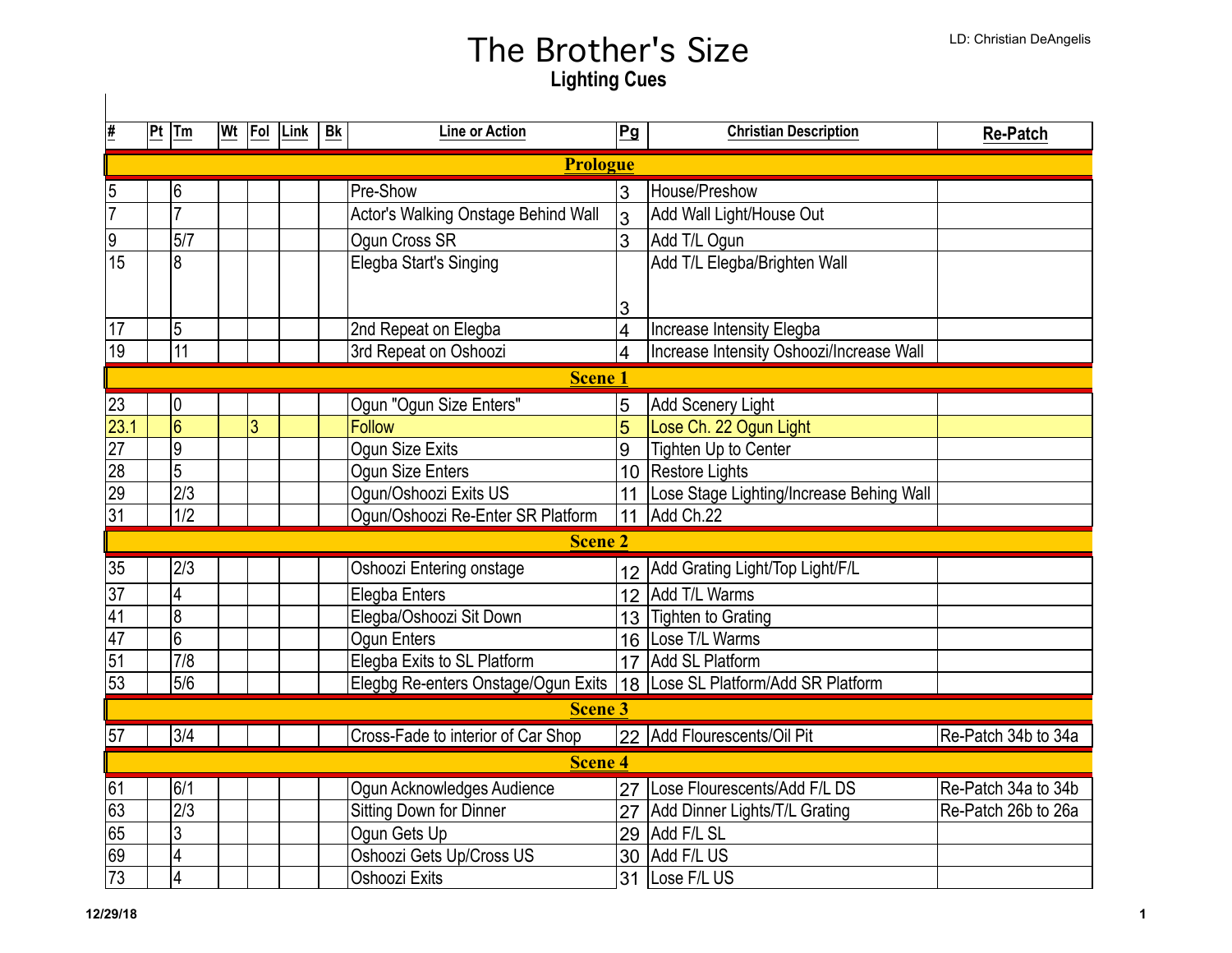| #                |                | $ Pt $ Tm       |  | Wt Fol | Link | <b>Bk</b> | <b>Line or Action</b>              | Pg | <b>Christian Description</b>        | <b>Re-Patch</b>     |
|------------------|----------------|-----------------|--|--------|------|-----------|------------------------------------|----|-------------------------------------|---------------------|
|                  | Scene 5        |                 |  |        |      |           |                                    |    |                                     |                     |
| 81               |                | 5               |  |        |      |           | Dream Sequence                     | 32 | Add F/L DS Oshoozi                  |                     |
| $\overline{83}$  |                | 7               |  |        |      |           | Oshoosi "is sleeping, dreaming"    |    | 32 Add Ropelight/T/L Cool/Wall Cool |                     |
| $\overline{84}$  |                | $\overline{10}$ |  |        |      |           | Oshoosi Cross to Center            |    | 32 Add T/L Grating                  | Re-Patch 25a to 25b |
| 85               |                | $\overline{15}$ |  |        |      |           | <b>Breathing Heavier</b>           |    | 34   Increase Wall                  |                     |
| $\overline{86}$  |                | 4               |  |        |      |           | <b>Waking Up</b>                   | 37 | Increase T/L Grating/Wall           |                     |
|                  | <b>Scene 6</b> |                 |  |        |      |           |                                    |    |                                     |                     |
| 87               |                | lo              |  |        |      |           | Oshoosi Wakes Up                   |    | 38 Lose Brick Cool/Add Brick Warm   | Re-Patch 34b to 34a |
|                  | <b>Scene 7</b> |                 |  |        |      |           |                                    |    |                                     |                     |
| 89               |                | 2/3             |  |        |      |           | Oshoosi gets up/walks US           |    | 39 Lose T/L Grating/Add F/L         |                     |
| $\overline{91}$  |                | $\overline{4}$  |  | 4      |      |           | Oshoosi Back on Grating            |    | 39   Add T/L/ Ch. 21&22             |                     |
| 91.9             |                | $\overline{8}$  |  |        |      |           | <b>Follow</b>                      | 39 | Add B/L Diag                        | Re-Patch 26a to 26b |
| 95               |                | $\overline{10}$ |  |        |      |           | <b>Starts to Sing</b>              | 41 | Increase B/L Diag/ T/L Grating      |                     |
|                  | <b>Scene 8</b> |                 |  |        |      |           |                                    |    |                                     |                     |
| 101              |                | $\overline{2}$  |  |        |      |           | Oshoosi Off Platform               |    | 45 Lose B/L Diag / Add F/L DS       |                     |
| 103              |                | $\overline{4}$  |  |        |      |           | Ogun "Glad you could make it"      | 45 | Flourescents/ F/L / Top Light Cool  |                     |
| 107              |                | $\overline{5}$  |  |        |      |           | Elegba Enters SL Platform to stage | 47 | Add Warm Top Light                  |                     |
| 111              |                | $\overline{3}$  |  |        |      |           | Quick pull down to Center          | 51 | Lower F/L Around Them               |                     |
| 115              |                | 8               |  |        |      |           | Separate From Each Other           | 54 | Add Low F/L                         |                     |
| 119              |                | $\overline{8}$  |  |        |      |           | Restore Lighting                   | 56 | <b>F/L / Top Light Warm</b>         |                     |
| 121              |                | 0               |  |        |      |           | Oshoosi "Oshoosi stares at Elegba" |    | 57 Lose F/L, Add Top Light Cool     |                     |
| $\overline{123}$ |                | $\overline{0}$  |  |        |      |           | Restore Lighting                   |    | 57 F/L / Top Light Warm             |                     |
|                  |                |                 |  |        |      |           | Scene 9                            |    |                                     |                     |
| 133              |                | 3               |  |        |      |           | <b>Crossing US</b>                 |    | 59 T/L Grating/ T/L Cool Lose F/L   | Re-Patch 26b to 26a |
| $\overline{135}$ |                | $\overline{5}$  |  |        |      |           | Dream Sequence                     |    | 59 Add Ropelight                    |                     |
| 135.5            |                | $\overline{4}$  |  | 7      |      |           | Lift $#1$                          | 59 | Add F/L US                          |                     |
| 136.2            |                | 4               |  |        |      |           | <b>Restore</b>                     | 59 |                                     |                     |
| 136.4            |                | $\overline{3}$  |  |        |      |           | Lift #2                            | 59 | Add F/L US                          |                     |
| 136.6            |                | $\overline{3}$  |  |        |      |           | Restore                            | 59 |                                     |                     |
| 137              |                | $\overline{3}$  |  |        |      |           | Dancing Around                     | 60 | Add Low F/L/ Templates              |                     |
| 139              |                | $\overline{6}$  |  |        |      |           | Pulling Oshoosi offstage L         |    | 60 Lose Everything but F/L Ogun     |                     |

 $\overline{\phantom{a}}$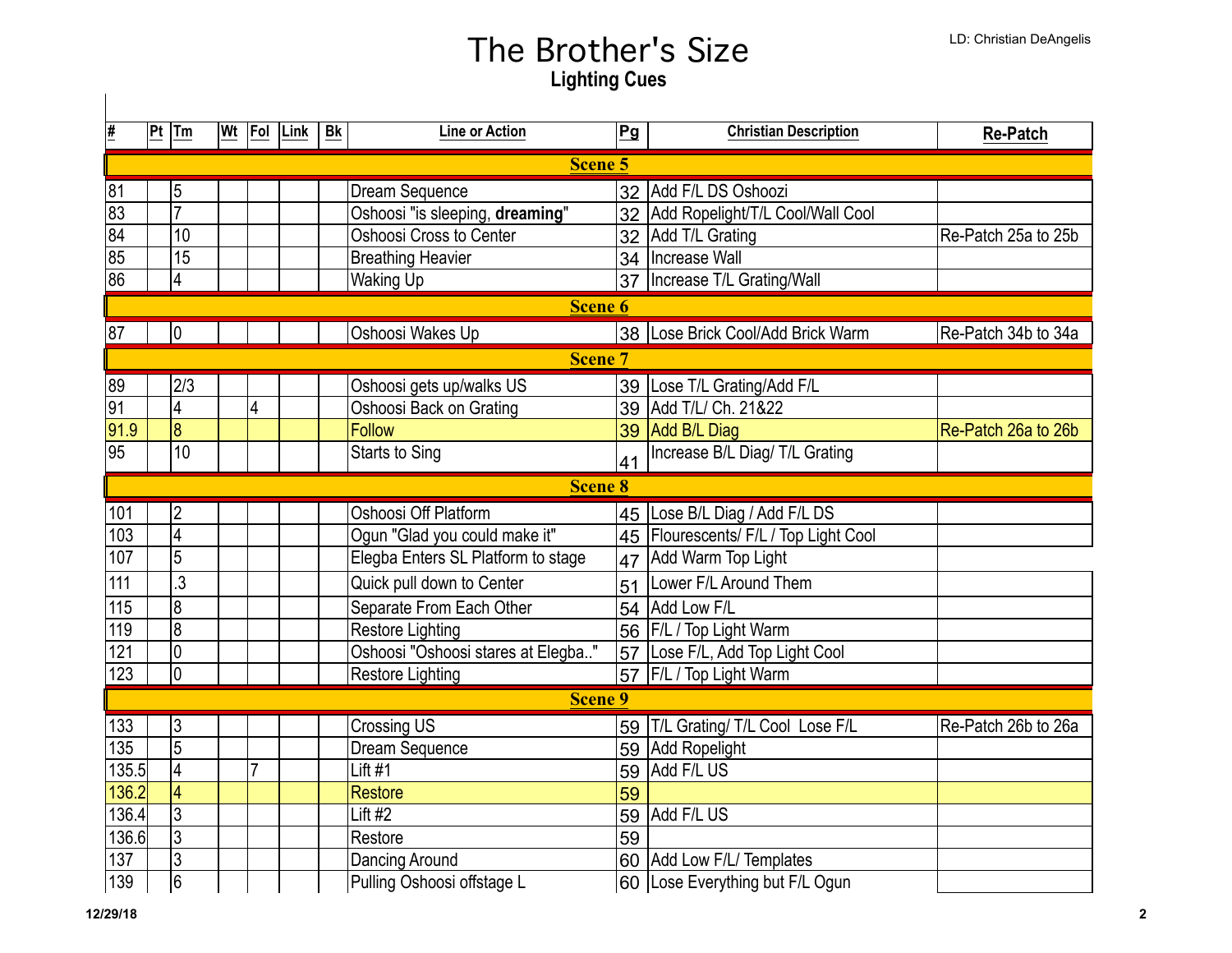| #                | Pt              | Tm              | Wt Fol |   | Link | Bk | <b>Line or Action</b>             | Pg | <b>Christian Description</b>              | <b>Re-Patch</b>     |  |
|------------------|-----------------|-----------------|--------|---|------|----|-----------------------------------|----|-------------------------------------------|---------------------|--|
|                  | <b>Scene 10</b> |                 |        |   |      |    |                                   |    |                                           |                     |  |
| 141              |                 | $\overline{3}$  |        | 4 |      |    | Ogun Wakes Up                     | 61 | Add T/L Cool/ Lose Ropelight              |                     |  |
| 141.1            |                 | 15              |        |   |      |    | <b>Follow</b>                     |    | 61 Slow F/L Fade up                       |                     |  |
| 145              |                 | 10/11           |        |   |      |    | Oshoosi Cross to Grating          |    | 65 Slow Fade to Grating                   |                     |  |
| 147              |                 | $\overline{4}$  |        |   |      |    | Elgba Gets up                     |    | 66 Add Ch. 21                             |                     |  |
| 151              |                 | $\overline{5}$  |        |   |      |    | Elegba/Oshoozi exits              | 67 | Lose Ch. 21                               |                     |  |
| 153              |                 | $\overline{3}$  |        |   |      |    | Ogun size enters                  |    | 68 Open up F/L/ T/L Warm/ Brick/Wall Warm |                     |  |
|                  | <b>Scene 11</b> |                 |        |   |      |    |                                   |    |                                           |                     |  |
| 157              |                 | 20              |        |   |      |    | Elgba's Monologue                 | 71 | Add Templates/ Low all T/L & F/L          |                     |  |
| 159              |                 | $\overline{5}$  |        |   |      |    | Whispering                        | 72 | Add Oil Pit Light                         |                     |  |
| 165              |                 | $\overline{7}$  |        |   |      |    | Restore                           | 72 | Lose Oil Pit                              |                     |  |
| 169              |                 | $7/10$          |        |   |      |    | Ogun X US                         |    | 73 Add F/L Increase US                    |                     |  |
| 169              |                 | $\overline{7}$  |        |   |      |    | Transition                        |    | 73 Lose all But T/L Cool                  |                     |  |
|                  | <b>Scene 12</b> |                 |        |   |      |    |                                   |    |                                           |                     |  |
| 171              |                 | 6               |        |   |      |    | Ogun Circling Oshoosi on Grating  |    | 74 Add Low F/L/ T/L Grating               |                     |  |
| 171.1            |                 | $\overline{0}$  |        |   |      |    | Ogun "SLAM"                       |    | 74   Add F/L/ T/L Warm/ Backlight Walls   |                     |  |
| 179              |                 | $\overline{8}$  |        |   |      |    | Elegba Enters                     |    | 78 Add Footlights                         |                     |  |
| 181              |                 | 6/7             |        |   |      |    | Elegba sits on Grating            |    | 78 Close into Center Grating              |                     |  |
| 185              |                 | 8/9             |        |   |      |    | <b>Touching Oshoosi's Head</b>    |    | 79   Increase T/L Grating                 |                     |  |
| 187              |                 | 4/7             |        |   |      |    | Oshoosi "And then I heard Sirens" |    | 80 Lose Backlight Walls                   |                     |  |
| 191              |                 | $\overline{3}$  |        |   |      |    | <b>Both Cross US</b>              |    | 81 Add F/L US                             |                     |  |
| 193              |                 | $\overline{5}$  |        |   |      |    | Cross DSL                         |    | 81 Lose intensity US/ Add intensity DSL   |                     |  |
| 197              |                 | 9/11            |        |   |      |    | Elegba behind Wall                |    | 81 Add Templates/ Intensify B/L Wall      |                     |  |
| 198              |                 | 7/9             |        |   |      |    | Elegba Re-enters behind wall      |    | 82 Restore                                |                     |  |
| $\overline{203}$ |                 | 4/5             |        |   |      |    | Pull DS to Ogun/Oshoosi           |    | 82 Lose intensity US/Add intensity DS     |                     |  |
|                  | <b>Scene 13</b> |                 |        |   |      |    |                                   |    |                                           |                     |  |
| 207              |                 | 5/6             |        |   |      |    | <b>Sitting DS</b>                 |    | 84 Add Sconces/ F/L DS                    | Re-Patch 34a to 34b |  |
| 209              |                 | 3/4             |        |   |      |    | Oshoosi Crosses SR Platform       |    | 90 Open Up F/L&T/L Add Ch. 22             |                     |  |
| 215              |                 | 4/5             |        |   |      |    | <b>Music Begins</b>               |    | 90 Add Warm Light/ Add Work Light         |                     |  |
| $\overline{216}$ |                 | $\overline{10}$ |        |   |      |    | Oshoosi Starts Singing            | 91 | Increase Light/ Add B/L Diag              |                     |  |
| 217              |                 | $\overline{20}$ |        |   |      |    | <b>Both Start Singing</b>         | 91 | Increase Light                            |                     |  |
| 223              |                 | $6\phantom{.}6$ |        |   |      |    | Elegba exits into doorway         |    | 92 Lose Ch. 21                            |                     |  |